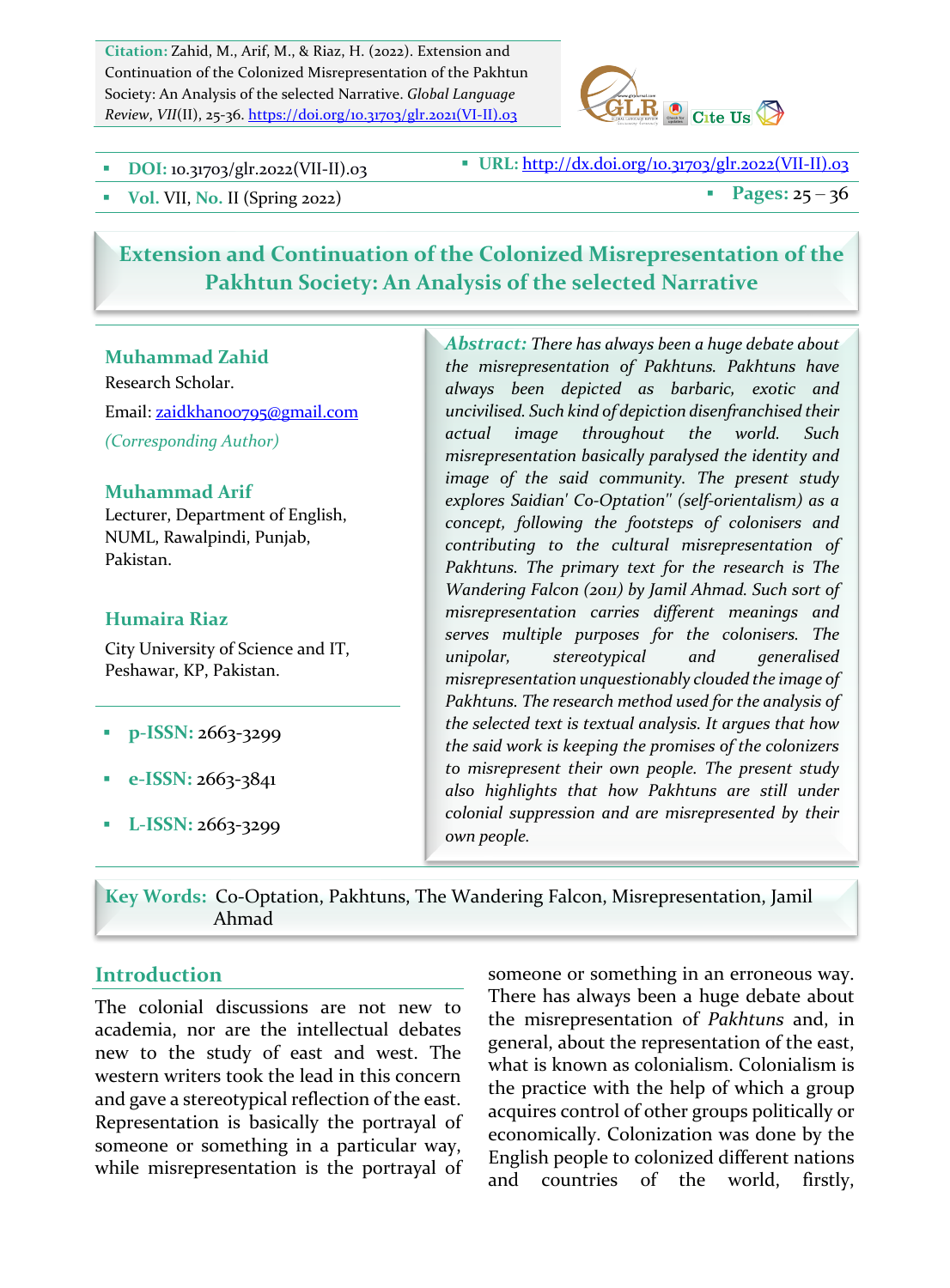misrepresenting them. Thus they pave the way to rule the others.

The misrepresentation did not depart with the departure of the masters. When these English masters left the colonized subcontinent, they developed some of the natives who co-opted them and looked at their own people with the same lens. The present study is associated with the idea of misrepresentation of *Pakhtuns* and their culture. It aims to analyze the narrator's perspective in Jamil Ahmad's *The Wandering* Falcon to see co-optation as a tool to misrepresent the *Pakhtuns*. A thorough analysis of the selected text shows that the writer has depicted *Pakhtun* culture as barbaric and uncivil. Furthermore, there is a close resemblance between the representation given by the colonial masters earlier and the representation given in the selected text at the present which shows the misrepresentation as an extension and continuation of the earlier practice. To explore features that reflect "co-optation" (self-orientalism) in Jamil Ahmad's *The Wandering Falcon* through the narrator's perspective. The study explores features that reflect ''co-optation'' (self-orientalism) in Jamil Ahmad's *The Wandering Falcon* through the narrator's perspective. The theoretical framework which has been used to find out the misrepresentation of *Pakhtuns* is, "Co-Optation" (self-orientalism) as termed by Said (1994) in his work *Culture and* Imperialism. The study has used textual analysis as the research method. The article concludes that such a misrepresentation leads to the decimation of factual *Pakhtuns* identity. 

# **Literature Review**

The review of the available literature tries to find out some common grounds for misrepresentation of *Pakhtuns* and their culture since the focus of this research is trying to retrieve the picture of *Pakhtuns*. The exploration viable is considering Jamil Ahmad's The Wandering Falcon. It deals with the misrepresentation of *Pakhtuns*, so the literature review has tried to retrieve some research scholarships from the said area to contextualize the misrepresentation of the *Pakhtuns.* In this context, the misrepresentations of the *Pakhtuns* can be taken into consideration which has led to a variety of issues due to the heterogeneous society and, particularly, the marginalization and misrepresentation of the said society.

It is not only the case that the postcolonial studies have emerged as a multidimensional discipline now rather, but previous studies also declare Postcolonialism as a vast discipline in the fields of Literature, Linguistics, Sociology and Anthropology. Much work has been piled up in the field since the emergence of Chinua Achebe, Frantz Fanon and the publication of Said's Orientalism (1978).

By the term colonialism, we mean British colonialism. It is characterised as controlling labourers' domain by a stronger country or state for political mastery, financial abuse and cultivating mission  $(Said, 1978)$ . Though colonialism has ended, it is invisibly continued in one way or the other, particularly, the ideological subjugation of one specific ethnic group (preferably here, *Pakhtuns*) is subjugated and victimized by the rest of the ethnic groups. **Fanon**  $(1952)$  is of the opinion that individuals from urban areas fill the previous colonies' administrations through jobs. They appreciate the products of Western-style debasement, indirectly twice subjugating the citizens of remote areas in the colonised world.

The debates in the postcolonial studies till the present day talk about the effects of colonialism on the minds of colonised subjects. It is Fanon  $(1965)$  who affirms that the issue of colonisation combines not just the interrelations of target textual conditions in the shape of history; in addition, in its extended premises, it has effects on human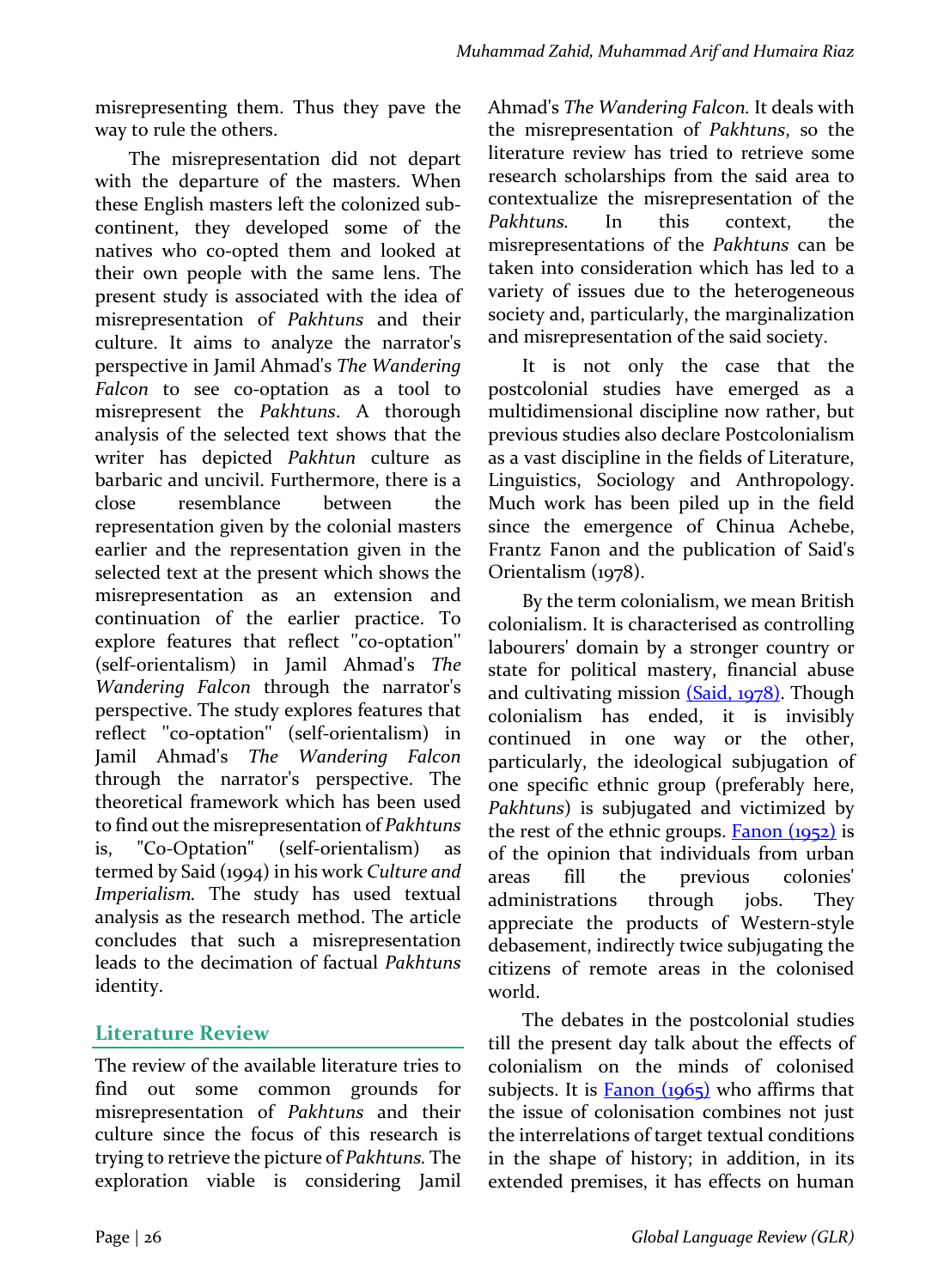minds. According to  $N$ andy  $(1983)$ , imperialism is a matter of consciousness and along these lines, it should be exemplified in individuals' minds. So the debate, in one way or the other, is bringing this vast study from the generalized level to the level of an individual to identify the macro and the micro effects of this discourse. The era of colonialism and its later effects cannot be ignored because it keeps itself continuing with respect to the continuation of its ideologies. It is the failure of these ideologies which led to the arrival of the postcolonial studies as **Ashcroft et al.** (1989) contend that the postcolonial hypothesis rises from the failure of European theory to manage the difficulties and the social attribution of colonised nations.

The colonial literature has depicted the locals as the marginalized and treated with disdain in order to show the demarcation line and justify their ruling. The same thing continued to the same day. Kachru refers even to the eating habit of the locals in a very disdainful way. Through colonial literature, nonnative settlers have glorified themselves as opposed to their mocking ways of denoting the colonised nations. Even food, a cultural commodity, is portrayed in a mocking way in colonial literature (Cook,  $2010$ , p. 7). The idea of misrepresentation on the basis of food is illustrated by  $(Kachru,$  $1986$ , p. 9) as well. This misrepresentation, though rooted in the colonial days, the same symbolic misrepresentation is continued, in particular, the *Pakhtun* tribe, which targets it and it becomes the source of their marginalization. 

The very seed of the dissection of the society into many sections was sown by the masters and it is continued till this date. The masters realised if the identity of an individual is decimated, different parameters of its life, including legislative issues and cultural traits, will likewise be devastated  $(McGowan, 1993, p.25)$ . Similarly, if an individual is made an estranged from their own language, it will be incredibly hard for the individual to construct the feeling of his/her own way of life. Now, if the same debate is extended, one can rightly see that it is not only the cultural traits of the said community which is marginalized. Rather, it is their language too, which is taken as disgusting and poor. Achebe (1995) clarified colonisers waded into controversy with language and in doing so, disguised the truth from themselves and from those who were sufficiently stupid to place their trust in them  $(p.n6)$ 

Though representation or misrepresentation is an important issue that came into existence today, rather the roots of this issue again lie in the days of colonialism. Frantz Fanon is considered to be the key supporter in this context who questioned the ideological authority of the masters, who have developed the idea of "represented" in his writing to be of a key concern in postcolonial studies. To him, the native one is "not me". He is of the opinion that the masters construct a situation where the natives shape/re-shape, mold and accept themselves as subordinates. Now it is evident that subordination is not something inherent rather, it is a constructed concept. We can extend the same notion to the inferiority and misrepresentation of the said community in our society. Furthermore, it is not a national issue rather, and we can now see this issue at the international and global levels.

 $Mcleod (2010)$  is of the opinion; it is</u> evident throughout the history of colonisation and its consequences that there is a lot of work yet to be done so as to record, characterize, and examine to the issues relating to how colonised people are represented by the English masters. It is obvious that colonised nations are methodically spoken to in a manner intended to defame, degrade and suppress them (Said, 1978, p.36). Representation has been utilized by the dominant social elites (English settlers) to keep up their superiority and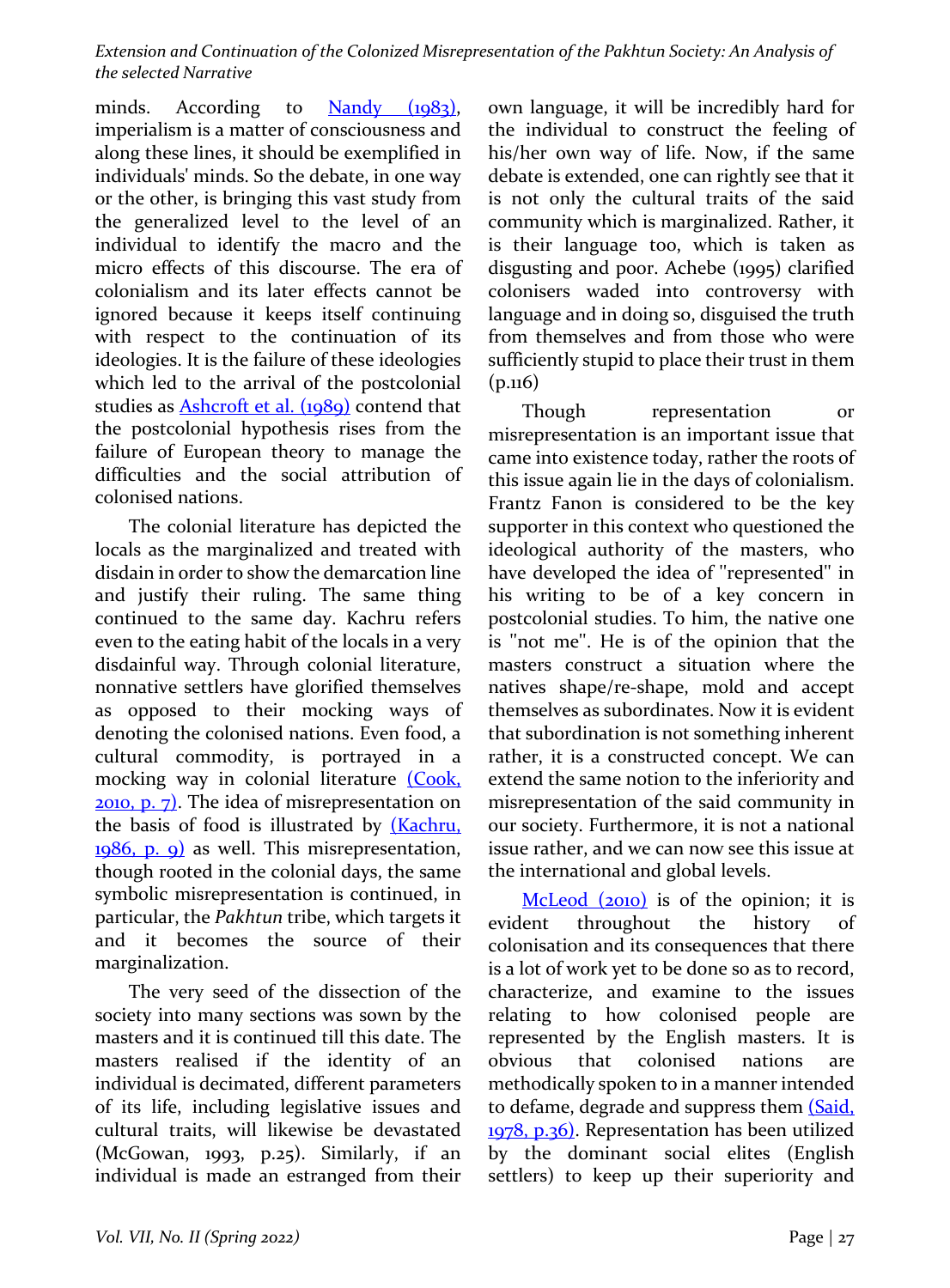ultimately adore their ruling and, of course, their presence in the colonies. Hashmi (1998) argues that this quality is both a designed and praised annihilation of the memory and social practices of the sub-continental people. 

Representation is the tool of giving reflection or portraying someone. It is basically used by one group to marginalize other groups socially or linguistically via writing or speaking. It becomes misrepresentation. Nyaga and Torres (2015) explore that "Indigenous people have represented as backward, irrational and consequently non-human."  $(p.745)$ . In the same study, it is explored by the same researchers that "Representation has been used by the dominant social elites to maintain their hegemony. " $(p.745)$ 

Since all the representations had their importance and significance that would benefit the colonizers, many researchers have investigated that the colonizers, through their literature, glorified themselves and their culture and looked down upon the culture of colonized nations. They produced such literature that paved the way for them to rule over the inferior nations (colonized people).

Misrepresentation is the portrayal of someone or something in an erroneous way. However, misrepresentation always leads to the decimation of the real image and actual identity of misrepresented one. Similarly, the *Pakhtun* community has always been represented as barbaric and inhuman in media, literary works and daily life. It has led to their consistent marginalization and deprivation of *Pakhtuns*.

Khan (2018), in an article, raises certain basic questions about the representation of *Pashtuns*. In his study, he argues that,

"His discourses are multi-voiced, and the central point of the present study is to question why and how the Pashtun characters have been assigned certain roles, and how the politics have been played in the choice and misrepresentation of and through their voices"  $(p_1)$ . Yousaf $(zo_1q)$ , in his article, gives a statement in the abstract of his paper which says, "The tribal Pashtuns of Pakistan, based in the Afghanistan–Pakistan border region, have archeologically been depicted as "forceful" and "warrior-like, "both in the colonial and present-day literature" (p.1).

The writer further elaborates his statement and by stating, "Literature proposes that oriental depiction of tribal Pashtuns is grounded on various generalizations that were formed and broadcasted during the British military expeditions against the tribal Pashtuns"  $(2019, p.1)$ . However, this kind of generalization is the continuation of the same colonial discourse which later on adopted by our own people.

Waheed Ahmed Khan and AyazAfsar explore in their study that "anti-modern Pashtuns are portrayed as bad and terrorists" (Khan, Afsar, n.d, p.1). They define the characteristics of *Pashtun* like "they are viciousness, dishonest and self-centeredness. Pashtunwali is the code of conduct of brutes. However, these traits do not meet their model image and misrepresent them". (Khan, Afsar,  $n.d$ ,  $p.1$ )

Swidler discusses some of the distinct characteristics which are associated with Pakhtuns. He explains that one of the difficult issues in dealing with the said community is, they do not come into the state's authority easily. The reason he highlights is that they cannot switch from the mindset of tribesmen to being the citizens of the state. He further elaborates his point of view and discusses that the Pakhtuns are contented with the old and conservative way of life and cannot say adieu to them. Since they are regimented in their way of life and strictly follow their own way of life, that is why they are most of the time on the verge of war and in confrontation with the state.  $(Swidler, 1977)$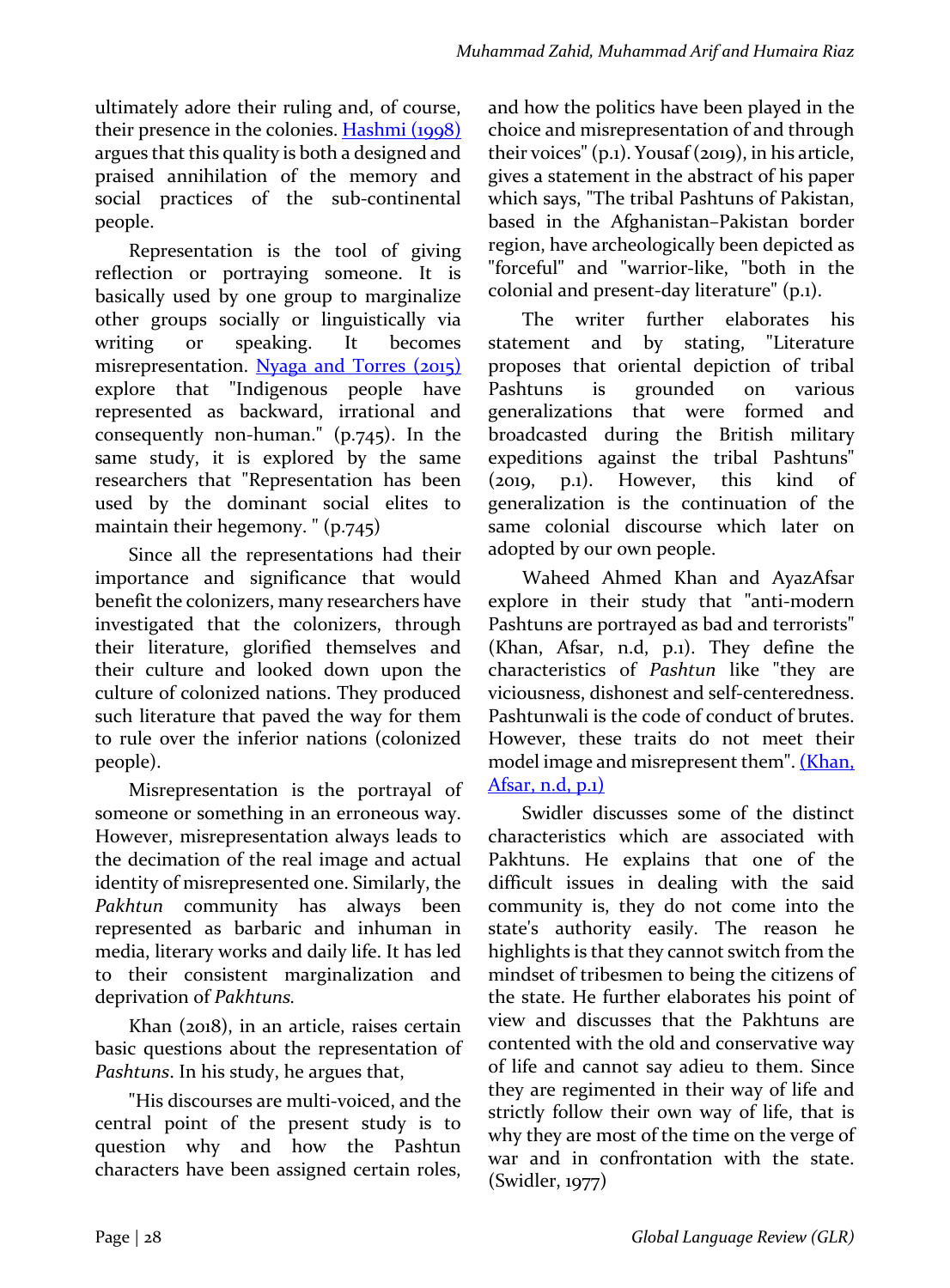It is a fact that *Pakhtuns* had their own traditions and cultural code. There was an established system according to their own tradition and culture. Johnson and Mason (2009) state that "Pashtuns identify themselves in terms of their familial ties and commitments and have a fundamentally different way of looking at the world" (p.180).

# **Methodology and Theoretical Framework**

### **Textual Analysis**

The research method which has used is textual analysis. The textual analysis is utilized to analyse the presence of specific words, concepts, themes, phrases and sentences within the text of the novel. Such type of analysis focuses on the meaning within the text to come up with the background meanings and unpacked messages within the excerpts. Textual analysis intends to portray the substance, structure and messages carried by text. The investigation mulls over the life as portrayed in the chosen text as Evens says, "interpret the life (as presented in the text in hand), quite as much as to document it" (Evens, 2005, p.32). As textual analysis does not avoid the chronicled contemplations, thusly the present study analyses the context in the content across time as portrayed in the 20th century and in the present occasions.

Belsey is of the view that textual analysis sets the strategy. The textual analysis provides guidance direction for the rendition of the text. That is the reason the examination likewise thinks about the investigations of the significant episodes and their outcomes underway. The episodes and circumstances in the chosen text have been investigated in the light of the depiction given by the writer of fiction. The textual analysis gives a lot of occasion to the readers to think of the implications they find in the content, so one's function as a scientist is bricoleur in this context. Norman Denzin and Yvonna Lincoln are of the conclusion that a bricoleur is one who considers an assorted assignment that goes from deciphering individual and authentic archives to extraordinary self-reflection (Schwandt, 1997, p.10). Accordingly, the undertaking is a lot of diversity in nature and it considers the scope of discussion for the examination and adopts into thought different strategies to make a firm ground to make the inference.

### **Theoretical Framework**

Colonialism is a notion via which these white masters occupied other nations to rule them. They were of the view that these nations needed to be ruled. Culturally, representation is a hegemonic act to lower the native culture in contrast to the culture of the colonisers. The colonisers adopt different ways of representing the natives. After leaving the colonies, they left such people behind them who co-opted them and represented their own people as they were represented by the masters. These native people (self-orientalists) were indirectly practicing the ideologies of colonisers and were pawing the ways for them to misrepresent their own people. Thereof, the present study aims to discuss the misrepresentation of own country fellows and people by co-opting the English White masters. The study highlights how natives became the tools to co-opt colonisers.

The standpoint for the present study is ''Co-Optation'' (self-orientalism), as discussed by Said in his book *Culture and Imperialism* (1994). Said (1994) defines "Co-Optation" as a way for natives resonating colonial masters intentionally for cultural and material hegemony. Such natives consider themselves as the sole representatives of colonialists and carry their legacy, further colonizing their own natives. Literature, in general, is globally applicable. Then again, the fact is upside down. We, as the reader of the third world countries, must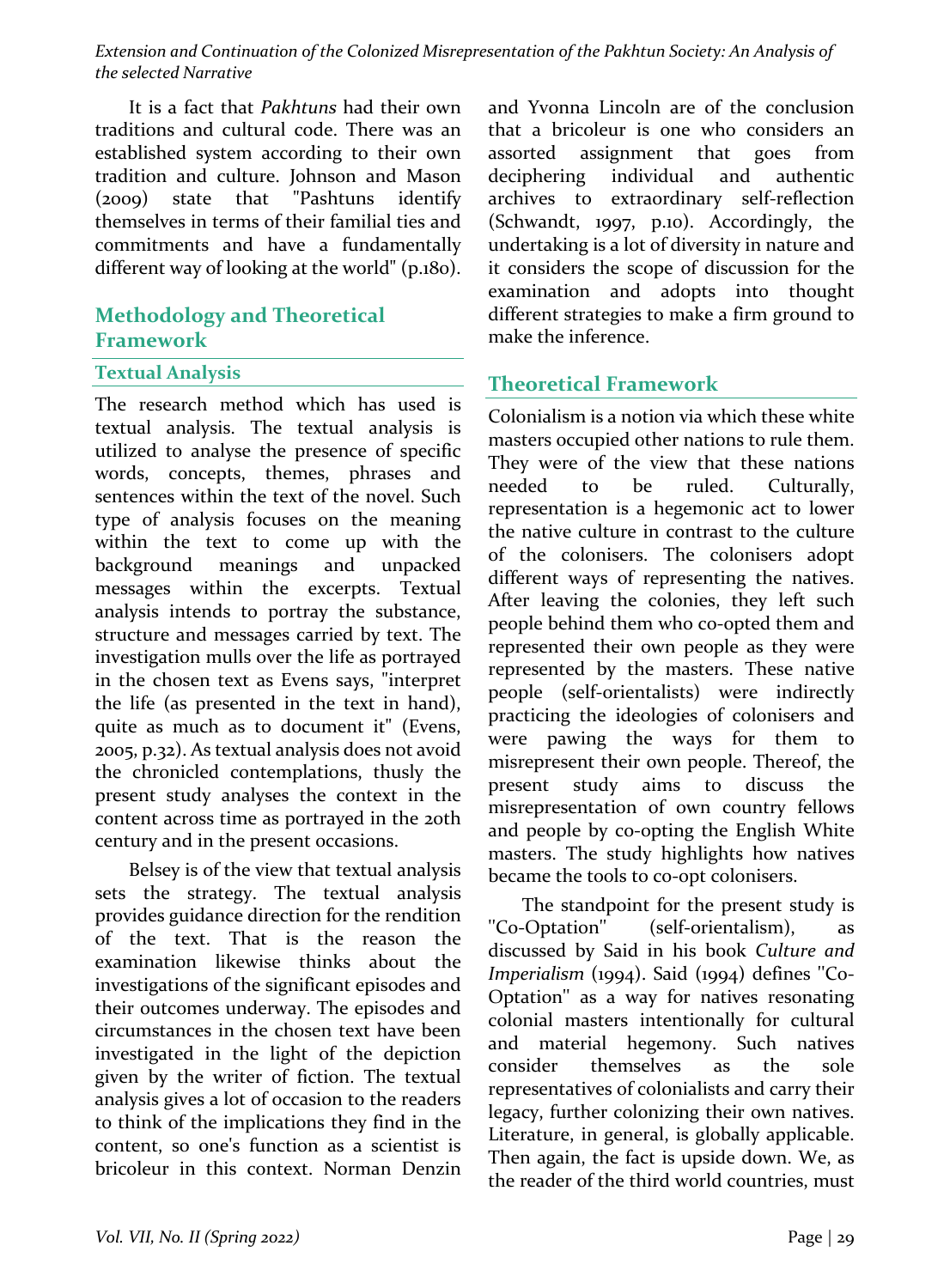attempt to look at the reading between the lines so that to identify the internal politics which works for the superiority of a particular nation (state).

This is a confrontation of ideology as Said  $(1994)$  says, "that struggle is complex and interesting because it is not only about soldiers and cannons but also ideas, about forms, about images and imagining"  $(p.6)$ . The extended discussion shows that after world war ll, the same extortions and western ideological expansions continued.

Said enlightens the awkward position of the natives in the same book, like the way natives became the victims and certainly the tools for the expansion of colonial ideology. Said  $(1994)$  says, "But there is more than that to imperialism and colonialism. There was a commitment to them over and above profit, a commitment to constant circulation and recirculation, which, on the one hand, allowed decent men and women to accept the notion that distant territories and their natives peoples should be subjugated, and, on the other, replenished metropolitan energies so that these decent people could think of the imperium as a protracted, almost metaphysical obligations to rule subordinate, inferior, or less advance  $peoples''(1994, p.10)$ . Thus, this commitment continued after the decolonisation and it is primarily the continuation of the same imperial thoughts as propagated by the people amongus' cooptation" (self-orientalism).

It was not a matter of number rather the ideological invasion earlier. The colonised accepted this divine superiority. Said  $(1994)$ refers to the number of soldiers who occupied the sub-continent and it is the least in comparison to the population of this part of the world. It was primarily because we received the notions which were conveyed to us in the form of literature (propagating the western ideology) and the colonised people had to abide that they were criminals. As Said  $(1994)$  refers to Frantz Fanon, "we should flatly refuse the situation to which the western countries wish to condemn us"  $(1994, p.12)$ . On the other hand, the situation here in this part of the world is upside down. The writers from this part of the world reinforce the same ideas and notions about ourselves as earlier developed by the western colonial masters.

One cannot declaredly consider the master for the misfortune of colonised states. Said  $(1994)$  says, "This is the consequence of self-inflicted wounds" (p.21). The masters called the natives "others," and the natives readily accepted the notion and expanded to the current days.

The theoretical framework which has been defined to carry out this research is "cooptation" (self-orientalism). In the light of the above discussion, it can be safely concluded that the imperial discourse is continued since the colonised people were true to their promises and commitment, as mentioned by Said. They are reinforcing the same ideas and notions as earlier developed by the masters about us. The present study explores these elements of "Co-Optations" implied in the fiction.

Normally works of the colonisers were considered as examples of misrepresentation of the colonised nations but Edward Said scrutinised different works of the natives who misrepresented their own people. According to Said, there are some of our own people who co-opted the foreigners (colonisers) and misrepresented their own people. There are many scholars who have been using Co-Optation in different contexts but the present study explores it from the postcolonial perspective. That's how Co-Optation has been used for political purposes to support different objectives. However, the present study is concerned with the representation of the colonised with the help of Co-Optation. In the same study, Frantz and Taylor discuss the institutional Co-Optation that, Institutional Co-Optation, therefore, enables dictators to highlight those people who alarm as the major threats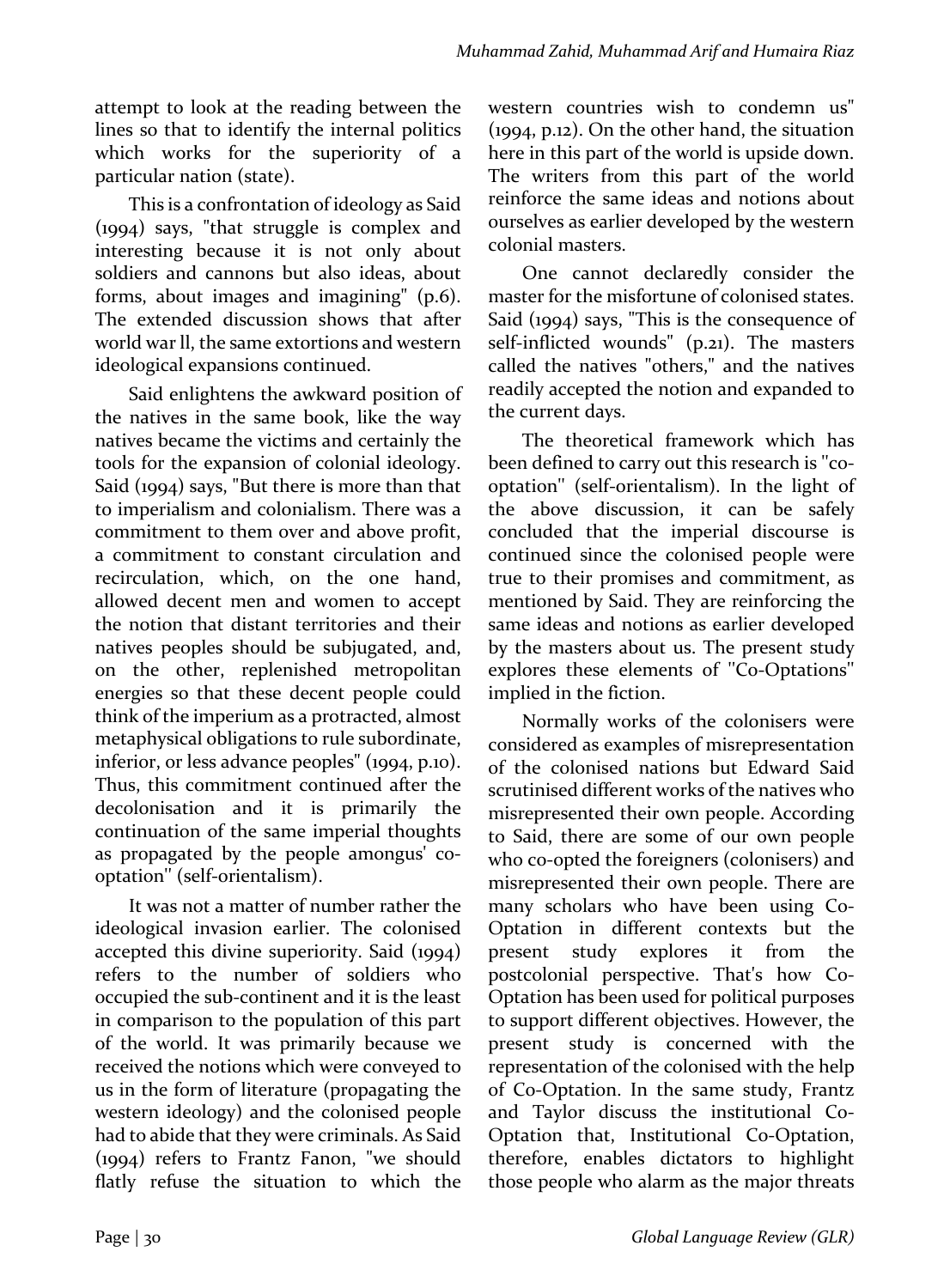to their rule and reduce their use of more indiscriminate subjugation via social limitations on speech and assembly rights, which have the potential to fuel popular displeasure. (p.333)

## **Analysis**

*The Wandering Falcon (2011),* written by Jamil Ahmad, is a collection of short stories. In his work, he depicts different offshoots of the tribal areas. In the selected text, Tor Baz, the young boy who becomes the wandering falcon, moves between the tribes of Pakistan and Afghanistan and their uncertain worlds full of brutality, poverty, and different issues as depicted in the text. The region he travels to, the Federally Administered Tribal Areas (FATA), has become a political dilemma known for violence and unreachability. Yet, in the selected text, octogenarian debut writer Jamil Ahmad expressively and insightfully reveals the people who populate those lands, their culture, and timeless ways in the face of sometimes ruthless newness. This story is an important glimpse into a concealed world, one that has huge geopolitical significance. He has depicted the areas mostly populated by *Pakhtuns*  as uncivilized and barbaric. Tor Baaz (black eagle) is a character that is found almost in all of the stories.

Representation has significant importance in colonialism. Basically, it was a tool or an instrument used by the colonisers to show the colonized nations below the belt. The purpose of such portrayal is to prove that the masters are better and more civilized as compared to the colonized nation. They instigate titles like un-civic, uncivil and barbaric to misrepresent them. The standpoint for the present chapter is "Co-Optation" (self-orientalism), as discussed by Said in his book *Culture and Imperialism*  $(1994)$ . Said  $(1994)$  defines "co-optation" as a way for natives to resonate with colonial masters intentionally for cultural and material hegemony.

The writer of *The Wandering Falcon* has depicted *Pakhtun* culture and society as barbaric and uncivil. He writes about Gul Bano and his lover, who elopes from their home and later were caught by the tribe's head and who was the father of Gul Bano as well. Because of the fear lover and husband of Gul Bano treats her wife as his property and he kills his wife as he kills his camel. "I shall follow you. I shall follow you soon." Then Gul Bano walked away from a few steps and stood there with her back toward the man. Suddenly, she spoke out again: "Do not kill the boy. They might spare him. I am ready." The man shot her in the back while she was still speaking" (Ahmad 2011, p.13). Here a husband is shown killing his beloved wife and at the moment when she was speaking to him. As a reader, if anyone reads such lines, that reader will definitely considers such an action a barbaric and cruel action. It delivers a picture that is completely biased and unreal as Said  $(1994)$  argues that this is the war of ideology, images and imagining. *Pakhtun* community is shown in such a barbaric manner.

Moving ahead, the lover reloaded the gun while his son was looking at him when his father was killing his mother with unblinking eyes. The lover shot his kneeling camel with the gun and then stood with his son, waiting for pursuers (Ahmad 2011, p.13). Cultural representation helps in strengthening the impression of *Pakhtun* " "primitivism"  $(Said 1978, p.31)$ . Killing own wife and a mother to the son is an act of barbarism. In the said novel, the writer has depicted *Pakhtun* culture as uncivilized where a husband is killing his wife in front of his younger son, the way he kills his animal (camel). There is no difference between them. Such kind of misrepresentations of the Pakhtuns is taken into consideration which has led to a variety of issues due to the heterogeneous society and, particularly, the marginalization and misrepresentation of the *Pakhtuns*.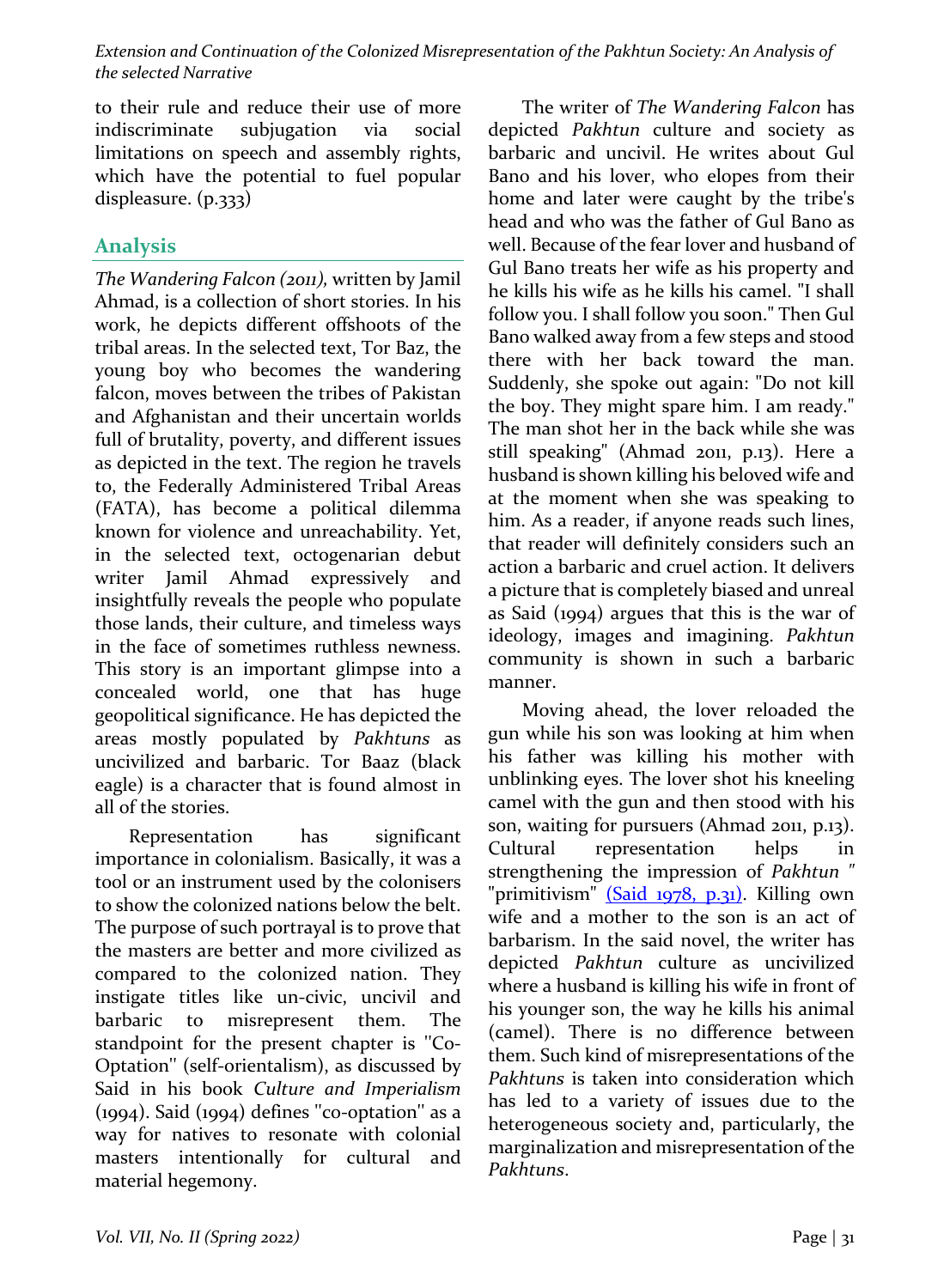Such co-opted writers promote the ideology of colonisers to show them inferior to them.  $Fanon (1952)$  witnessed a very different hole between individuals in the rural world and cities and regarded it as the product of colonialism. The Wandering *Falcon*  further elaborates that *Pakhtun* culture is barbaric and uncivilized with such narration. The old man said nothing but picked up a stone. His companions did likewise. The lover stood still like the first shower of stones hit him. He started bleeding from the wounds on his face and temples. There was another shower of stones and yet another before he fell (Ahmad  $2011$ ,  $p.15$ ). Such lines from the text are witnessed about *Pakhtun* misrepresentation, the way once done by the colonisers. Nyaga and Torres  $(2015)$  explore that "Indigenous peoples have represented as backward, irrational and consequently non-human"  $(p.745)$ . Thus the natives (those who co-opt) depicted people of their own country as backward, irrational and non-human to promote and expand the ideology of colonisers once implanted to maintain their hegemony as Nyaga and Torres (2015) argue that "Representation has always been utilized by the governing social elites to sustain their hegemony"  $(p.745)$ . Portraying being barbaric and uncivilized, *The Wandering Falcon*  furthers further suggests that this brutality continued even after the terrible death of the lover. The agony ended only with death, the bones broken and the head crushed beyond recognition (Ahmad 2011, p.15). Such type of misrepresentation justifies that this barbaric representation is imposed on a culture that is full of respect for humanity. Since all the representations had its importance and significance that would benefit the colonizers.

After killing the love couple it is shown that their punishment did not stop and they were buried in such a way that it was testimony for the livings. Hence such depiction presents *Pakhtuns* depiction as  cruel and barbaric, a culture that never forgives dead people. Such type of depictions shows that people living in this part of the world are inhuman in accordance to their acts of barbarism and there are drastic differences between the civilized west and uncivilized east.  $Said (1979)$  claims about four dogmas in his study where one dogma is, the first belief was created on the idea that there must be an utter, crucial, organized and drastic difference between the progressed, decent, rational and highly developed West and the barbaric, exotic, primitive and uncivilized East. Thus the same line from the writer promotes the same ideology that Pakhtun are uncivilized as claimed by the west that they are barbaric, primitive, and uncivilized. The above references are portraying that how the Europeans established organized ways and notions that misrepresented the colonized similarly. They are in need of a well-established civilization (European civilization), and the writer who basically co-opts them is doing the same. Khan $(2018)$  claims, "the discourses are multivoiced, and the central point of the present study is to question why and how the Pashtun characters have been assigned certain roles, and how the politics have been played in the choice and misrepresentation of and through their voices"  $(p_1)$ . Furthermore, in the novel, where one character (son of Roza Khan) is asked to take oath on "Al-*Quran,"* there he says, "They swear by a book, while we swear by our chief, the Sardar of our tribe" (Ahmad 2011, p.30). Here it has shown the rigidness of the tribe that they prefer their tribe and Sardar even upon religion. But the fact is the opposite. For *Pakhtuns* religion is the most important as compared to any or everything. The said society does not even compare it. Hence the novel is playing an important role in the misrepresentation of *Pakhtuns* because the voice or words of any famous figure or dominant person plays an explicit role in the presentation of any culture. Khan (2018) claims that, ""The role of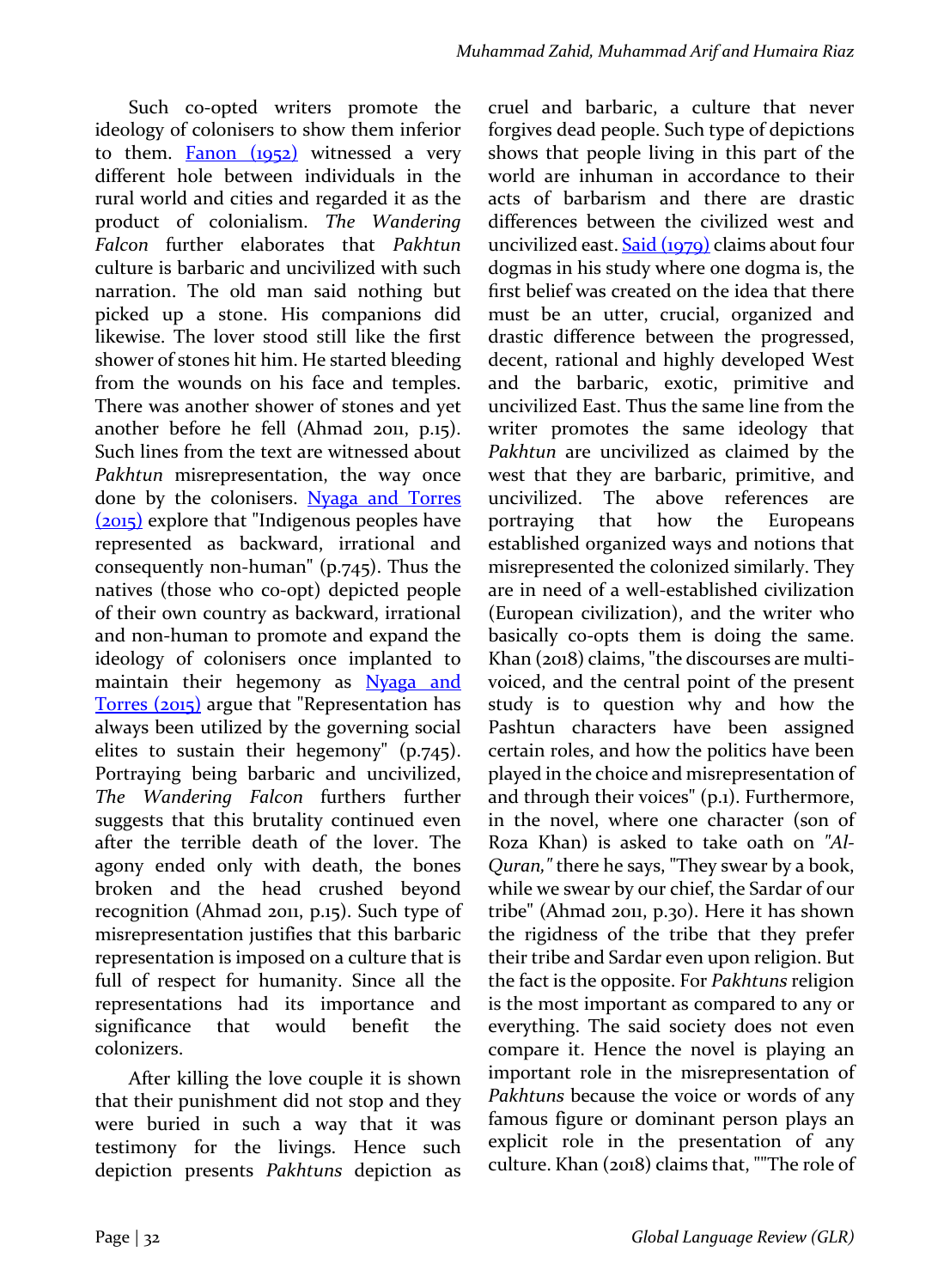voice in most of the discourses are used for politically reasons""  $(p_1)$ . Thus such words carry many reasons and are playing a vital role in misrepresentation. And the references shows that the voices or words of any writer cannot be defenestrate simply. Gagiano  $(2004)$  is of the opinion, ""extreme importance given to any single voice, whether it be the political leaders or the famous writer's, creates a type of dictatorship"" (p.  $824$ ). Gul Jana calls the young soldier, ""You there, who has been staring at me for a long time. Do you know that you are smaller than my husband's organ"" (Ahmad 2011, p.48). In *Pakhtun* community use of such uncivilized and unsocial language is not in practice.

Pakhtunwali which is code of conduct for *Pakhtuns* were considered as code of brutes after colonialism. Pakhtunwali is the code of conduct of brutes. However, these traits do not meet their model image and misrepresent them"" (Khan and Afsar n.d, p.1). They are gathering from far and wide to share in German money and loot to take part in what they are calling a religious war (Ahmad,  $2011$ ,  $p.79$ ). Looting of money is considered a religious war, which is basically a wrong depiction of *Pakhtuns*.

Colonial narratives are "one dimensional," and they strive for European glorification" (Said 1978, p.71). Colonisers, on their own or through various tools, glorify their culture. When the colonizers left the place occupied by them, they left different people behind them who would propagate the same ideology for them. Said  $(1994)$ defines "Co-Optation" as a way for natives to resonate with colonial masters intentionally for cultural and material hegemony. Hence *The Wandering Falcon* (2011) by Jamil Ahmad plays the same purpose of expanding and propagating the same ideology and misrepresents *Pakhtuns* and their culture.

Earning sin to earn a reward is portrayed as the root concept of *Pakahtun* society. To start a new and honest life, stealing is shown

as a source. Said  $(1994)$  calls such commitments to misrepresent *Pakhtuns* as as criminal-minded. These were the commitments that repeat themselves with a constant circulation and recirculation. The *Wandering Falcon*  is doing the same misrepresentation as once done by the colonisers. Hence the masters construct a situation where the natives shape/re-shape, mould and accept themselves as subordinates.  $McLeod$  (2010) is of the opinion;

""It is evident throughout the history of colonisation and its consequences that there is a lot of work yet to be done so as to record, characterize, and examine the issues relating to how colonized people are represented by the English masters."

It is obvious that colonised nations are methodically spoken to in a manner intended to defame, degrade and suppress them (Said, 1978, p.36). The same notion can be seen between the lines of *The Wandering Falcon* (2011), where the depiction of Tor Baz's main character in all the short stories is depicted in such words.

"There he sat on a wooden bench outside the office, a stocky-looking young man with a beard, his eyes darkened with kohl, wearing a red second-hand ladies" overcoat with a fur collar. This garment, which may at one time have been the pride of the wardrobe of a suburban American housewife" (Ahmad, 2011, p.89). Such depiction of the *Pakhtuns* definitely defames and misrepresent them. It is obvious that colonized nations are methodically spoken to in a manner intended to defame, degrade and suppress them (Said, 1978, p.36). Representation has been utilized by the dominant social elites (English settlers) to keep up their superiority and ultimately glorify their ruling and, of course, their presence in the colonies. They imposed their sobriety and modernism on colonized to defame them. The under discussion novel is doing the same misrepresentation of Pakhtun society as colonial practice. **Hashmi**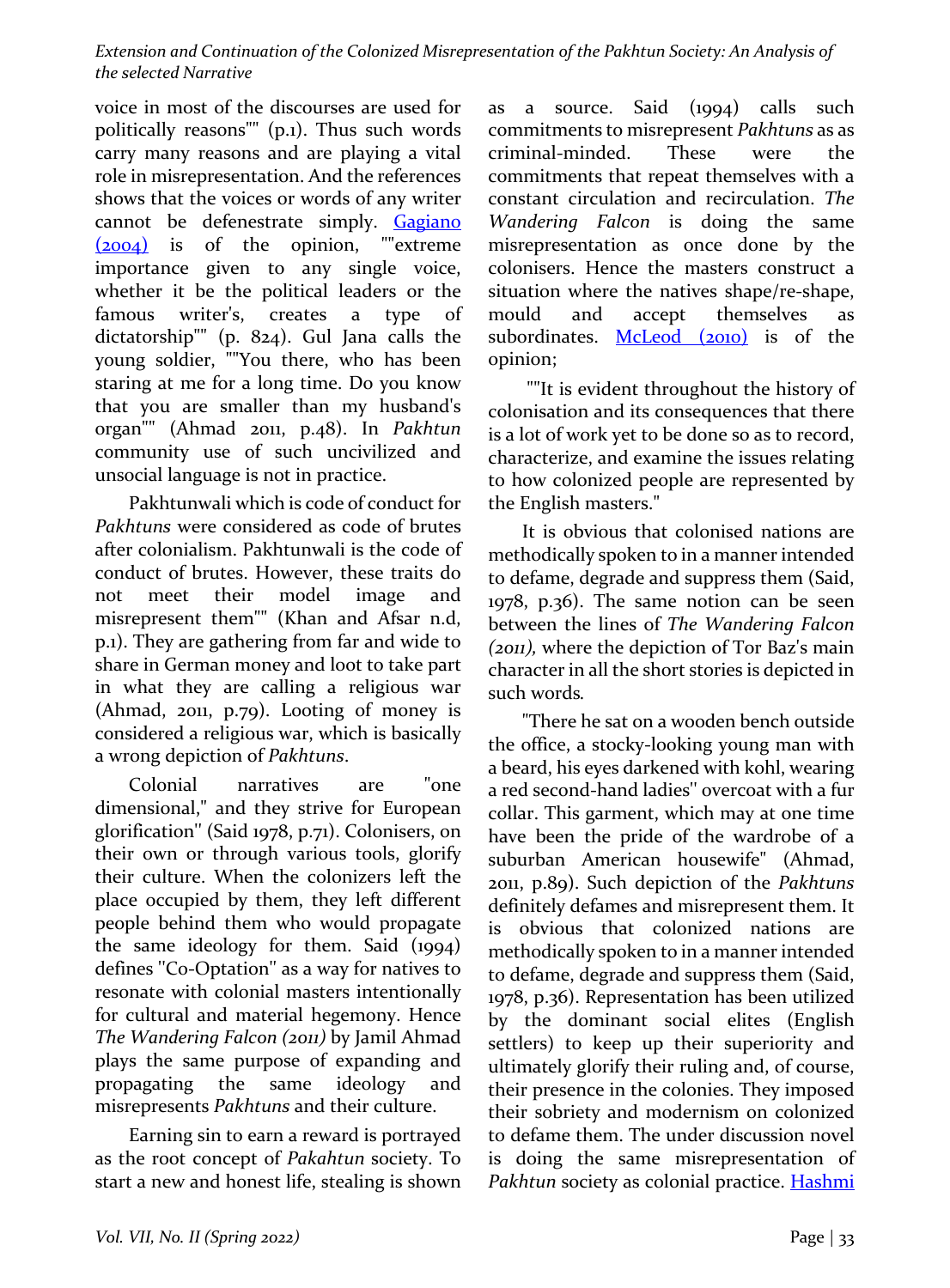$(1998)$  argues that this quality is both a designed and praised annihilation of the memory and social practices of the subcontinental people. Likewise, Nyaga and Torres (2015) explore that "Indigenous people have represented as backward, irrational and consequently non-human"  $(p.745)$ . In addition to misrepresentation of *Pakhtun* culture by narrating the story of an eloped couple where they were surrounded by a few boys and raped. "These rascals, men of no honour surrounded the couple and threatened them with the death. dishonoured the girl. Not finding enough satisfaction in it, they asked the young man to strip and had their sport with him"  $(Ahmad, 2011, p.100)$ . Such kind of representation surely presents a dishonoured image of *Pakhtun* culture. Said (1979) argues that the colonists created such ways that they have decently highlighted and justified the image of occident as uncivilized, primitive, exotic and barbaric. "The young man, after his fear had died, became furious with the girl. He accused her of possessing no sense of shame or modesty as she had let so many men violate her body" (Ahmad, 2011, p.100). However, the statement presents such a sense that leads the said *Pakhtun* culture as the culture of barbaric and uncivilized people. Such lines are evident that The *Wandering Falcon plays a vital role in the* continuation of the colonised representation of Pakhtun society.

# **Conclusion**

The selected narrative highlights the misrepresentation of Pas*htun* society. The misrepresentation has been there in the past years, particularly in the era of colonialism. The misrepresentation is based on the difference between the representatives. In the past, the said community was misrepresented by the colonial masters, while in the current times, it is misrepresented by their own people (people from the east). The selected work for this research brings such misrepresentation and inhuman depiction of the same community to the surface level. The research is significant since it gives a unique turn to the study of the said community in the twentyfirst century. The critical analysis of the work under consideration highlights how these passive steps, as taken in the form of literary works, lead to the marginalization of *Pakhtun* society. One can say confidently that the said community is treated by their own people as the colonial masters treated the natives during the era of the colonial empire. The theoretical framework which has been employed to conduct this research is Co-Optation. The research has raised the major question of how the selected work is the continuation and extension of the colonial representation and how the writer has practiced the same exercise even after the departure of the masters. The first question addresses that how is Jamil Ahmad's The *Wandering Falcon* a continuation of the colonised representation of *Pakhtun* society? The question takes into surface level the discussion about the selected work as a continuation of the colonized representation. It is a kind of representation that leads to the marginalization and inhuman depiction of the said community. The misrepresentation is based on general assumptions, presenting them as uncivil, unethical and vulgar and questioning Pukhtoonwali. This research has identified the extension and continuation of the colonial ideology even after the departure of the masters with the help of Co-Optation.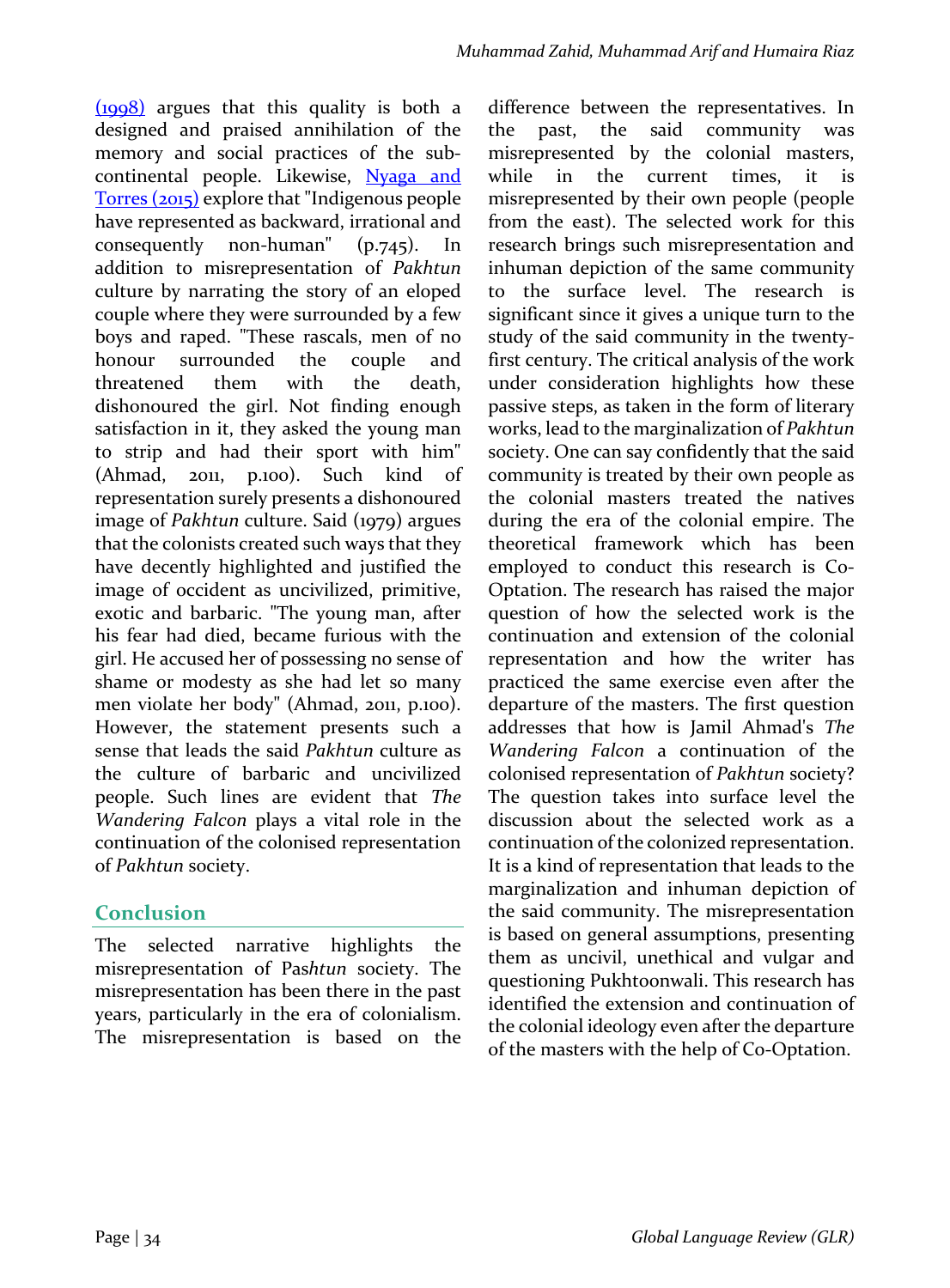### **References**

- Adas, M. (1989). *Machines as the measure of men: Science, technology, and ideologies of Western dominance*. Ithaca, NY: Cornell University Press.
- Afzal, I. (2020). Ecocriticism: Crossing Boundaries between Human and Non-Human Spheres in Jamil Ahmed's the Wandering Falcon. *Journal of English Language Literature and Education, 1(4),* 32-42.
- Ahmad. G, T. a. (2018). Warrior Traits of Pakistani Tribal Community: A Stylistic Analysis of Lexical and Syntactic Choices in "The Wandering Falcon." *International Research Journal of Arts and Humanities (IRJAH)*, 47, 61-72.
- Anand, D. (2007). Western Colonial Representations of the Other: The Case of Exotica Tibet. New Political Science,  $29(1)$ ,  $23-42$ . https://doi.org/10.1080/07393140601170 685.
- Ashcroft, B, Griffiths, G & Tiffin, H.(1989). *The empire writes back: Theory and practices in postcolonial literatures.*  London: Routledge.
- Aslam, N. (2012). *The Wasted Vigil, Noida*: Random House India.
- Bhatia. S. (2002). Historical Representations of "Natives" in Colonial and Postcolonial Contexts. History of Psychology, 5, 376-398.
- Caroe, O. (1958). *The Pathans* 550 B.C.-A.D. 1957. London: Macmillan, 1958. Print.
- Cook, R. (2010). EdwardSaid's Orientalism: Influence and limitations.
- Fanon, F. (1952). *Black skin, white masks (1st*) ed.). London: Pluto.
- Fanon, F. (1965). *The Wretched of the Earth*, New York: Grove Press [original French edition,  $1961$ .
- Farooq, Y. (2019). *Pakistan's* "Tribal" *Pashtuns, Their "Violent" Representation, and the Pashtun Tahafuz Movement*. SAGE Open, 10.

Gagiano, A.  $(2004)$ . Adapting the national imaginary: shifting identities in three post-1994 South African novels. Journal *of Southern African Studies*, *30*(4), 811– 824. 

https://doi.org/10.1080/0305707042000 313031.

- Greenblatt, S. J. (1980). *Renaissance Self-Fashioning: From More to Shakespeare*. Chicago: Chicago University Press.
- Gul. A, I. (2017). Victims of Honor Killing in Bapsi Sidhwa's The Pakistani Bride and Jamil Ahmad's The Wandering Falcon. *European Journal of English Language and Literature Studies, 5*(3), 22-27.
- Hashmi, A. (1998). The Commonwealth, Comparative Literature and the World: Two Lectures, Islamabad: Gulmohar
- Hayat, M. (2009). Still "taming the turbulent frontier"? The state in the fedrally administered areas of Pakistan. Journal of the Anthropological Society of Oxford, 71-155.
- Kachru B. (1986). *The alchemy of English: the spread, functions, and models of nonnative Englishes, English in the international context,*  Oxford: Pergamon Institute of English.
- Kakar, B. S.  $(2012)$ . The popular misconceptions about Pashtunwali. *TAKATOO, 4*(7), 9-24.
- Kar, C. P. (1995). New Historicism and the Interpretation of the Text. *Studies in Humanities and Social Sciences, II*(1), 1-10.
- Khan, A. (n.d). Critique of Representation of Pashtuns and their Cultural Values in KhaledHosseini's The Kite Runner. *The Dilogue, 13*(4), 417-428.
- Khan, R. A.  $(2017)$ . Pashtun Images in Contemporary Pakistani Fiction in English. "First National Conference on Contemporary Trends in English Language & Literature.
- Khan, R. N., & Qureshi, A. W. (2018). The Politics of Voice in the Stereotypical